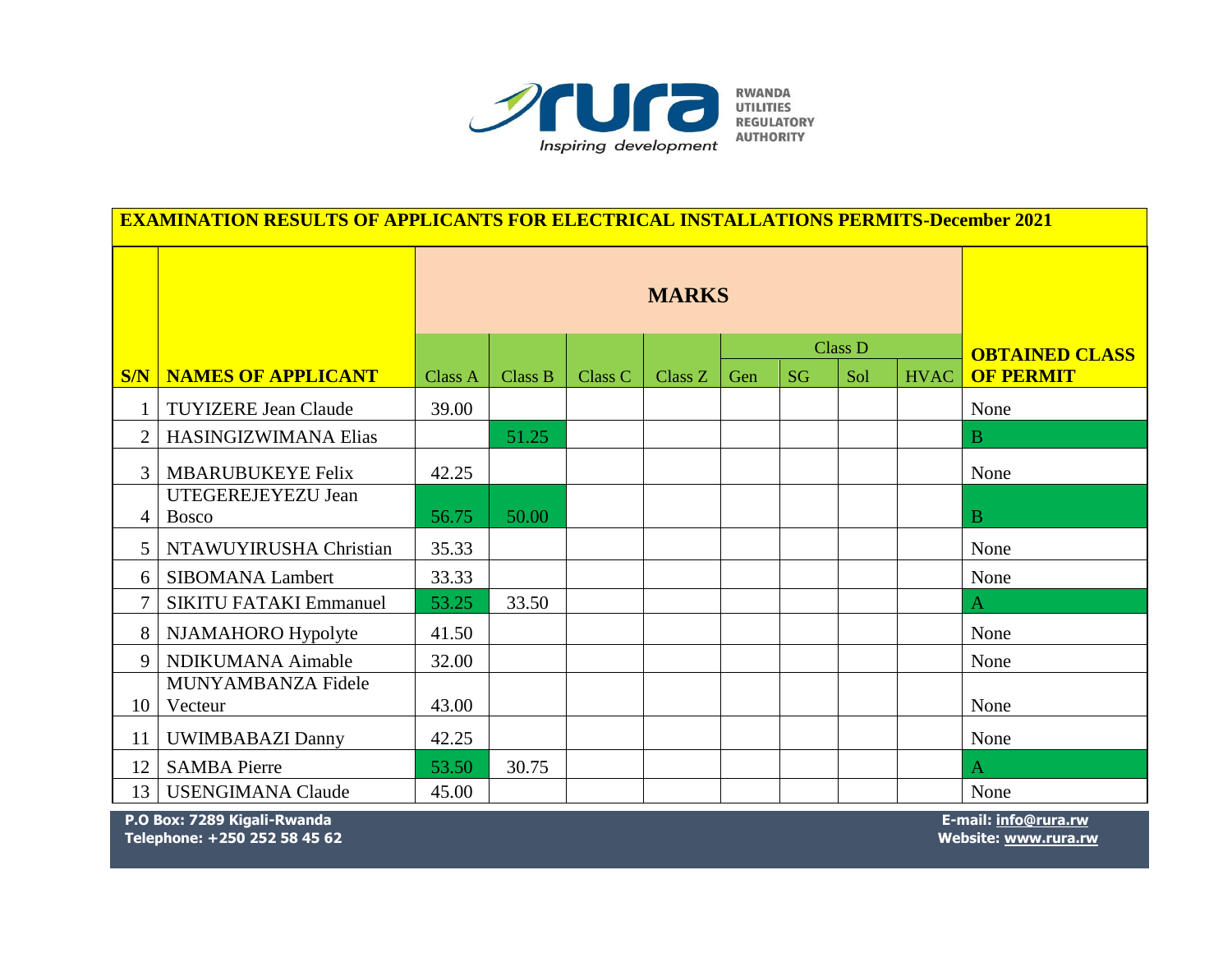

|    | <b>KIMENYI</b> Emmanuel                                                          | 59.00 | 50.25 |  | B              |
|----|----------------------------------------------------------------------------------|-------|-------|--|----------------|
| 14 |                                                                                  |       |       |  |                |
| 15 | Pascal MUNYAMPUNDU                                                               | 50.75 | 31.75 |  | $\overline{A}$ |
| 16 | <b>NKOTANYI James</b>                                                            | 41.82 |       |  | None           |
| 17 | <b>MUSABYIMANA Maurice</b>                                                       |       | 53.25 |  | B              |
| 18 | RURANGWA Benjamin                                                                |       | 43.50 |  | None           |
| 19 | <b>SEBAHUNDE Jean</b>                                                            | 41.66 |       |  | None           |
| 20 | <b>AYATEKE STAR COMPANY</b><br>Ltd (Represented by<br><b>SEBIKWEKWE Cyprien)</b> |       |       |  | Absent         |
| 21 | <b>TWAGIRIMANA Samuel</b>                                                        | 42.76 |       |  | None           |
| 22 | <b>NAMAHIRWE Phocas</b>                                                          | 39.20 |       |  | None           |
| 23 | <b>MUTURARWANDA Francois</b>                                                     | 55.40 | 41.25 |  | Α              |
| 24 | <b>SAFARI</b> Celestin                                                           | 39.33 |       |  | None           |
| 25 | <b>HABIYAREMYE Olivier</b>                                                       | 44.66 |       |  | None           |
| 26 | <b>ESOTECH Ltd(Represented by</b><br><b>MUTUYIMANA Gaston)</b>                   |       |       |  | Absent         |
| 27 | <b>MBONABUCYA Gallican</b>                                                       | 41.76 |       |  | None           |
| 28 | <b>GATETE Clement</b>                                                            | 32.40 |       |  | None           |
| 29 | NAHIMANA Idrissa Habibu                                                          | 50.33 | 18.75 |  | A              |
| 30 | <b>TUYISENGE Patrick</b>                                                         | 33.67 |       |  | None           |
| 31 | <b>MANIRAFASHA Gaspard</b>                                                       | 36.13 |       |  | None           |
| 32 | <b>KWIZERA Jean Robert</b>                                                       | 44.00 |       |  | None           |

 **P.O Box: 7289 Kigali-Rwanda E-mail: [info@rura.rw](mailto:info@rura.rw) Telephone: +250 252 58 45 62 Website[: www.rura.rw](http://www.rura.rw/)**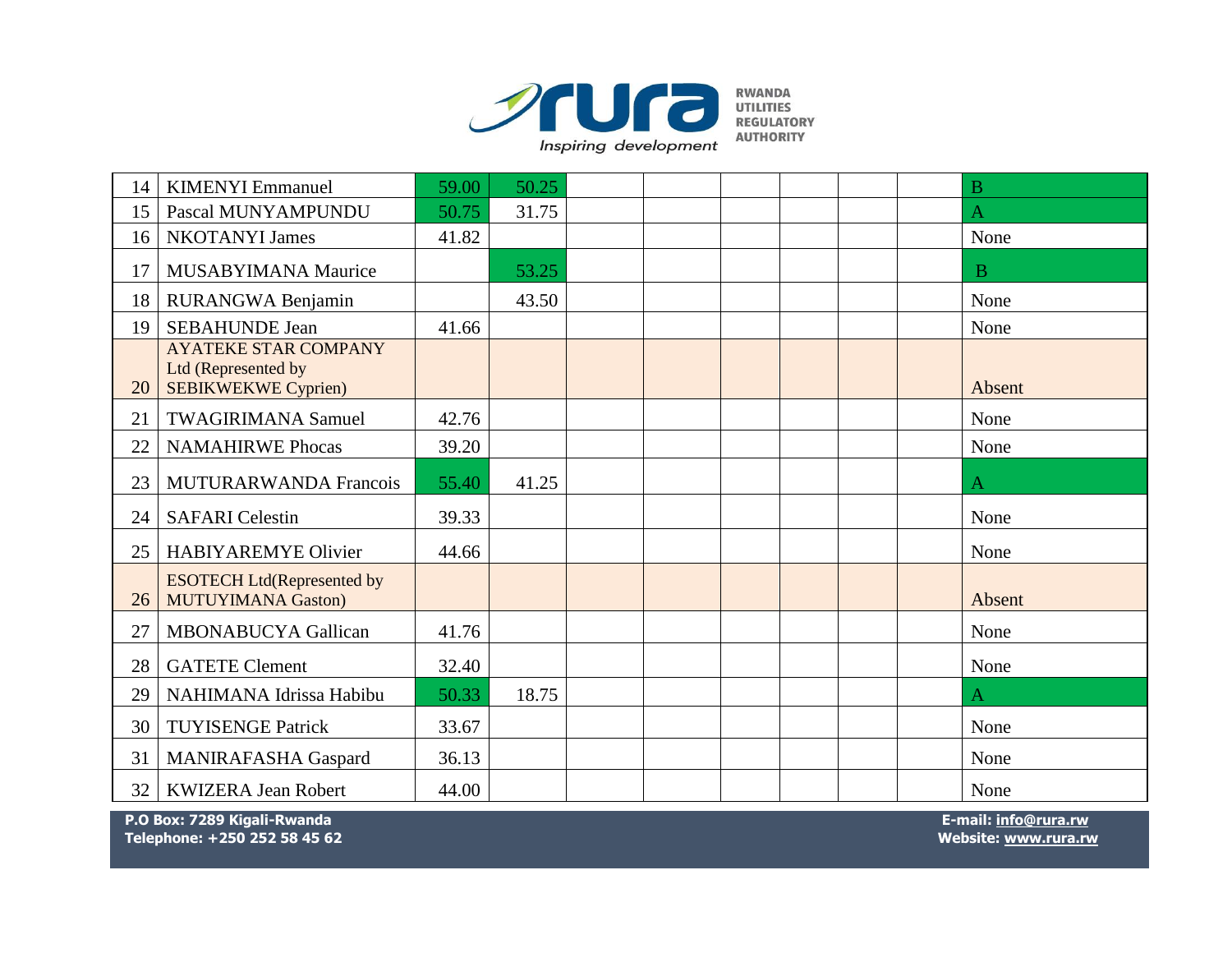

| 33 | <b>OMEGA SIR Ltd (Represented</b><br>by NDAYAMBAJE Martin)                   |       | 35.75 |       |       |       |       |       | None           |
|----|------------------------------------------------------------------------------|-------|-------|-------|-------|-------|-------|-------|----------------|
| 34 | <b>NDATSIKIRA Isabwe Anaise</b>                                              | 27.77 |       |       |       |       |       |       | None           |
| 35 | <b>HABINEZA Emmanuel</b>                                                     | 55.00 | 23.66 |       |       |       |       |       | A              |
| 36 | UWIZEYIMANA Jacques                                                          |       | 47.00 |       |       |       |       |       | None           |
| 37 | <b>Alexis NDAKUNDA</b>                                                       |       | 35.00 |       |       |       |       |       | None           |
| 38 | Katheos Ltd (Represented by<br>GASIGWA Théogene)                             | 77.13 | 64.25 | 52.88 |       |       |       |       | $\overline{C}$ |
| 39 | <b>MAHIRWE Sosthene</b>                                                      |       |       |       |       |       |       |       | Absent         |
| 40 | <b>BWIRAYESU Aristobule</b>                                                  |       | 35.00 |       |       |       |       |       | None           |
| 41 | NIYITEGEKA Daniel                                                            | 35.63 |       |       |       |       |       |       | None           |
| 42 | <b>NDIZIHIWE Eric</b>                                                        | 38.73 |       |       |       |       |       |       | None           |
| 43 | ADEGBITE Joshua Oladimeji                                                    |       |       |       | 36.25 | 34.00 | 86.50 | 12.00 | D(Sol)         |
| 44 | <b>NASEKE Company Ltd</b><br>(Represented by<br><b>MUNYANKUSI Emmanuel)</b>  | 31.50 |       |       |       |       |       |       | None           |
| 45 | <b>BYIRINGIRO Alex</b>                                                       | 36.00 |       |       |       |       |       |       | None           |
| 46 | <b>Solutions Generale Ltd</b><br>(Represented by<br><b>BYUKUSENGE Evode)</b> |       | 38.33 |       |       |       |       |       | None           |
| 47 | <b>MEHTA ELECTRICALS</b><br>(Represented by WAMBURA<br>Collins OMONDI)       |       | 66.00 |       | 46.25 |       |       |       | B              |

 **P.O Box: 7289 Kigali-Rwanda E-mail: [info@rura.rw](mailto:info@rura.rw) Telephone: +250 252 58 45 62 Website[: www.rura.rw](http://www.rura.rw/)**